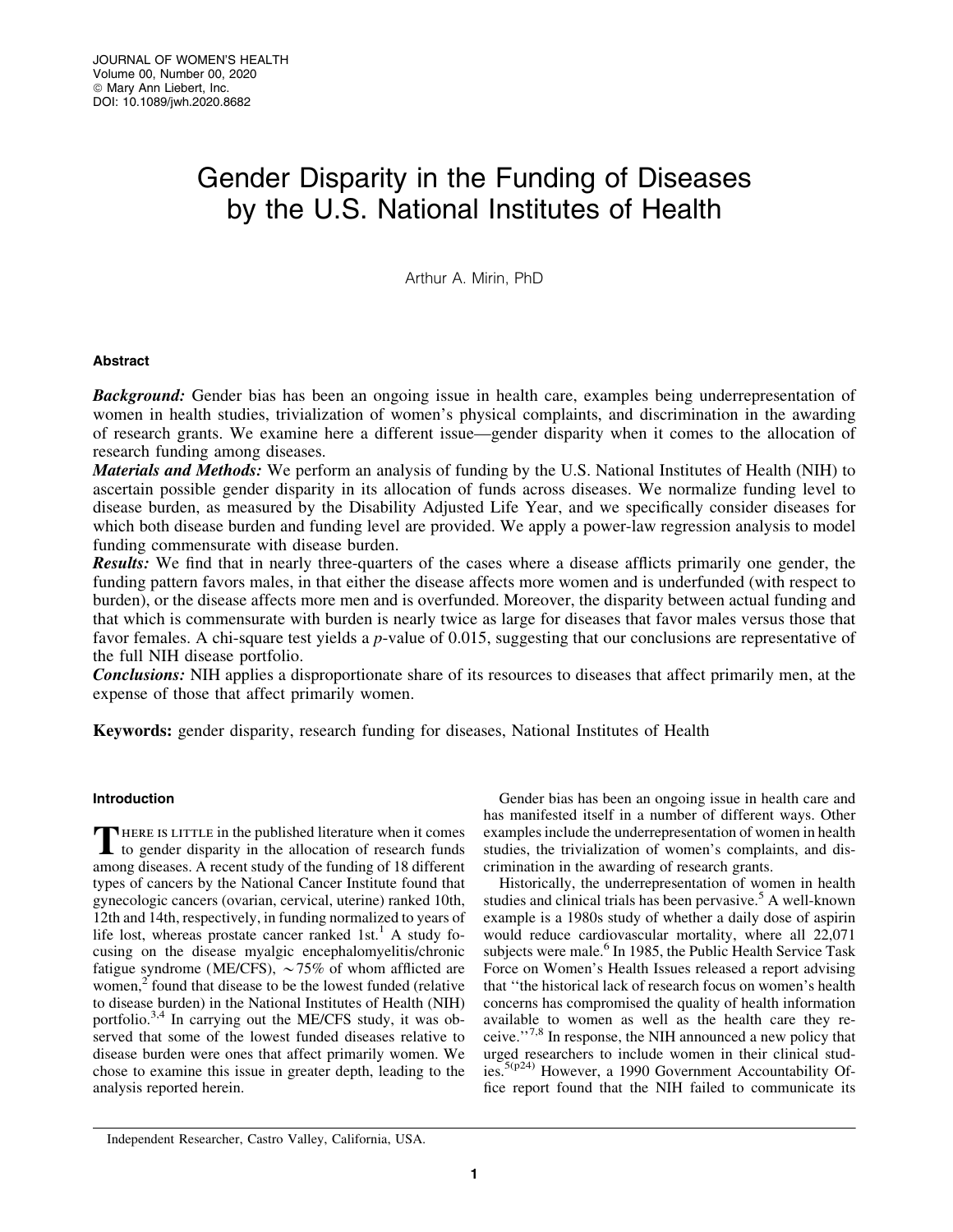policy to grant applicants and was still instructing reviewers to not consider the inclusion of women as a factor when evaluating scientific merit.<sup>9</sup> That same year, NIH formed the Office of Research on Women's Health, one of whose primary missions has been to ensure that NIH-funded research accounts for sex as a biological variable (see [https://orwh.od](https://orwh.od.nih.gov/sex-gender/nih-policy-sex-biological-variable) [.nih.gov/sex-gender/nih-policy-sex-biological-variable](https://orwh.od.nih.gov/sex-gender/nih-policy-sex-biological-variable)).

An issue commonly faced by women is having their physical complaints trivialized or misdiagnosed as psychologically based. As noted by Tasca et al.,<sup>10</sup> the concept of hysteria as a mental disorder attributable to women goes back 4,000 years and was commonly used to misdiagnose females until the turn of the 20th century; it took until 1980 for hysterical neurosis to be deleted from the *Diagnostic and Statistical Manual of Mental Disorders*. A more recent example is that of the disease myalgic encephalomyelitis (ME), also known as chronic fatigue syndrome (CFS), for which  $\sim$ 75% of those affected are women.<sup>2</sup> After a 1984 outbreak in Incline Village, NV, the medical community, unable to identify a specific cause, described the disease as being psychogenic.5(p254) Stephen Straus, an expert virologist working at NIH, stated: ''The demography of this syndrome reflects an excessive risk for educated adult white women.. A less casual appraisal, however, often uncovers histories of unachievable ambition, poor coping skills, and somatic complaints."<sup>11</sup> In 2015, the Institute of Medicine (now the National Academy of Medicine) issued a comprehensive report characterizing ME/CFS as ''a serious, chronic, complex, multisystem disease that frequently and dramatically limits the activities of affected patients,"<sup>2</sup> thereby refuting the prevailing psychogenic characterization.

An additional area of gender bias has been in the awarding of research grants. This is elucidated by Wessel<sup>12</sup> in her analysis of the NIH grant process, where she concludes that women indeed face gender bias, particularly when it comes to renewing grants. Kaatz et al., $^{13}$  in their analysis of NIH reviews, state: ''The authors' analyses suggest that subtle gender bias may continue to operate in the post-2009 NIH review format in ways that could lead reviewers to implicitly hold male and female applicants to different standards of evaluation, particularly for R01 renewals." Witteman et al.<sup>14</sup> conclude from their analysis of the Canadian Institutes of Health Research grant process that ''Gender gaps in grant funding are attributable to less favourable assessments of women as principal investigators, not of the quality of their proposed research.''

In this work, we extend the analysis of Mirin et al. $4$  to examine gender disparity among the full spectrum of NIHfunded diseases. That analysis used statistical regression to compare funding of diseases relative to disease burden, using NIH data, to develop an estimate of burden-commensurate funding. Actual funding was compared with burdencommensurate funding to determine which diseases are relatively underfunded or overfunded. Here, we correlate the degree of under- or overfunding with the gender prevalence of each disease.

#### Materials and Methods

#### Disease burden

Our approach for comparing funding of diseases is to use disease burden as a normalizing factor. Compared with the simpler dollars per patient measure, normalizing with respect to burden creates a more meaningful comparison by factoring in the impact of the disease.

Disease burden is most often measured in terms of morbidity (the extent of disability) and mortality (the rate and prematureness of death), although economic and sociological factors could be considered as well.<sup>15</sup> For the purposes of this study, we quantify burden using the Disability Adjusted Life Year (DALY), a measure that estimates the number of years lost due to an illness. The DALY was developed by the World Health Organization<sup>16</sup> and has been used by the NIH to compare its allocation of funding across selected diseases.<sup>17</sup> The DALY folds prevalence, morbidity, and mortality into a single measure that represents the sum of years lost due to disability (YLD) and years lost due to death (YLL). It can therefore be used to compare impacts of primarily disabling diseases with those of primarily deadly diseases.

The DALY can be defined using either disease incidence or prevalence. The global burden of disease (GBD) study,<sup>18</sup> from which the NIH obtains its burden data, uses the prevalence-based method, through which

$$
DALY = YLD + YLL,
$$

with YLD =  $P \times DW$  and YLL =  $N \times L$ . Here *P* is the prevalence, or number of people with the condition in a given year; DW is the disability weight, a number ranging from 0 to 1 that measures the fraction of lost time due to the severity of the condition;*N* is the number of deaths due to the condition in that year; and *L* is the average loss in life expectancy per death.

We use DALY values and research funding amounts provided by NIH. NIH periodically makes this information available, most recently for the year  $2015$ .<sup>18</sup> The burden information provided therein is based on the work of Kassebaum et al.<sup>19</sup> NIH normally reports its research investments using the Research, Condition, and Disease Categorization (RCDC) System.<sup>20</sup> This is a computerized process that analyzes NIH's portfolio of research grants, research and development contracts, and intramural research, to categorize funding according to disease and condition. A complete list of funded projects by category is provided. Because of differences between the GBD and RCDC disease categorizations, NIH provides burden information only for disease categories that it can successfully align. The 2015 data release by NIH contains 73 such categories. Despite best efforts, the alignment is not altogether satisfactory in that some of the categories are supersets of others (*e.g.*, headaches and migraines). Our analysis uses the categories directly as provided by NIH (we excluded malaria because NIH failed to include its burden information in the spreadsheet for distribution).

#### Funding versus burden

We perform least-squares regression analyses using the NIH-supplied funding and burden information to determine funding levels that are commensurate with disease burden. Because both funding and burden vary across four orders of magnitude, we obtain a superior fit to the data using a power law approximation. We already carried out such an analysis in an earlier work, $4$  where we matched the 2015 burden data to 2017 funding data, the latter made available through NIH's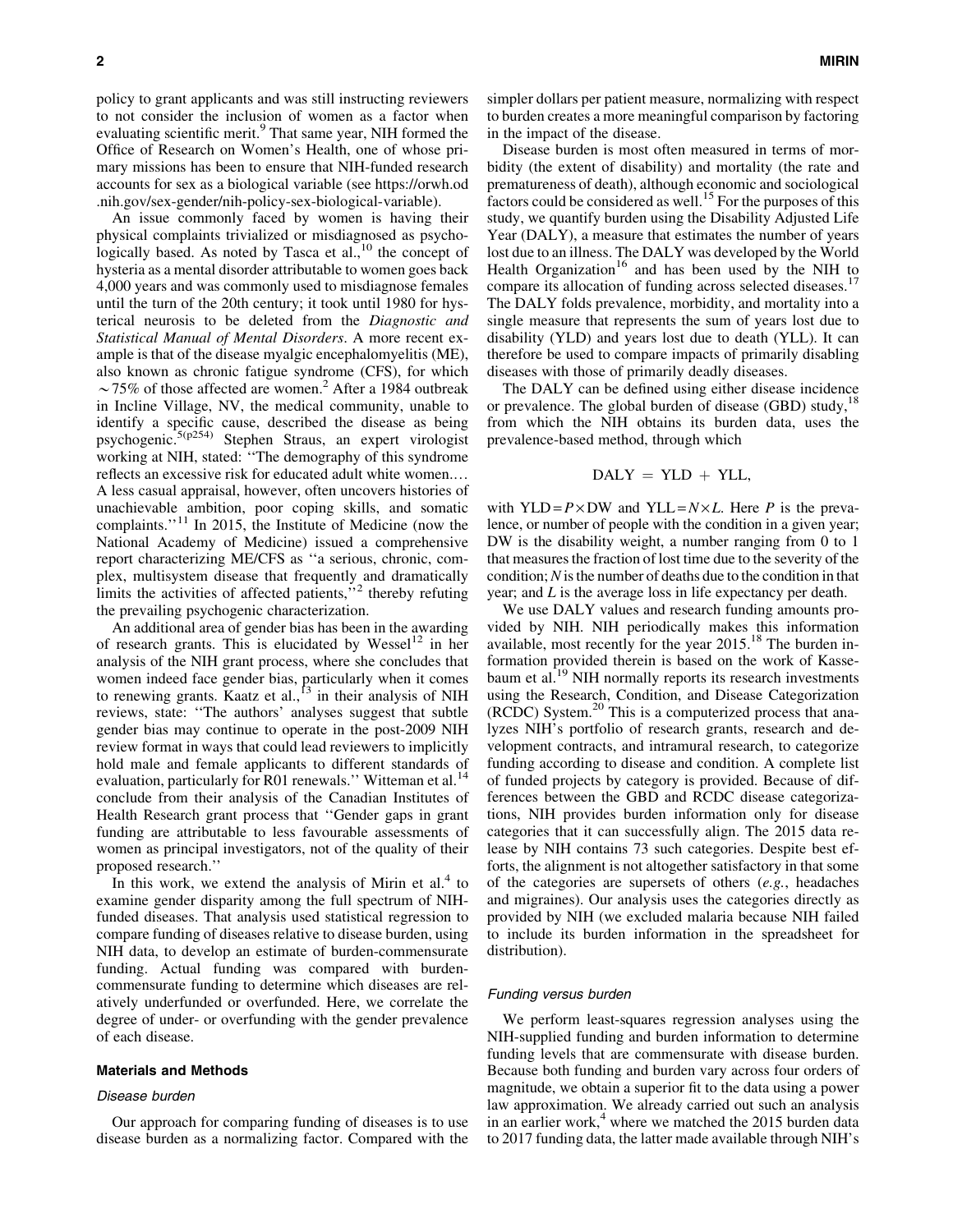categorical spending report. $20$  We chose to use the most recent funding data available at the time to reflect the most upto-date spending priorities. The 2015 burden information was normalized to the growth in population from 2015 to 2017.

Results of that analysis are reproduced here (Fig. 1). Each blue point represents an NIH-funded disease, with the horizontal axis measuring burden (in DALYs) and the vertical axis measuring funding. Each axis is plotted on a logarithmic scale to represent numerical variations over several orders of magnitude. Hence, the resulting power law fit to the data (shown in green) presents itself as a straight line. Because of the logarithmic scale, the vertical distance between two points measures a percentage difference between the actual funding and that commensurate with the burden of the disease.

Here we extend the above analysis with additional regression analyses matching the 2015 burden data to funding data from 2015 and 2019.<sup>20</sup> These, together with the analysis using 2017 funding, provide a perspective of how funding priorities have evolved over that 4-year period. The regression curves, of the form

$$
Funding(M) = A \times DALY^B
$$

are all nearly parabolic, with exponents (*B*) equal to 0.5144, 0.5276, and 0.5246 for years 2015, 2017, and 2019, respectively. The corresponding coefficients (*A*) are 0.1796, 0.1633, and 0.2049, respectively. The values of  $R^2$  (which measures the variation of the data from the analytic fit) are all around 0.37.

All three regression analyses are based on the data provided by NIH for the 73 diseases included in its analysis of 2015 funding and burden. With burden information available for ME/CFS as well,  $^{13}$  we include ME/CFS in our analysis of the regression results.

For each of the 74 diseases, we compute the ratio of actual funding to burden-commensurate funding, as represented by the green trend line (Fig. 1). We label a disease as underfunded if that ratio is <1 (its point will lie below the green line) and overfunded if that ratio is >1 (its point will lie above the green line). No ethical judgment is intended; this is merely a way of categorizing whether the funding for a particular disease is less than or greater than the value commensurate with its burden.

## Gender prevalence of diseases

We evaluate whether each disease affects proportionally more American women or men, and for this purpose only we use the terminology female-dominant or male-dominant. This categorization is accomplished through an extensive literature search, with multiple sources having been identified for each disease (see Supplementary Appendix SA1). For a disease to be labeled as gender-dominant, we require that at least 60% of those afflicted be of that particular gender. This is to allow for prevalence inaccuracies and variation of information among the sources. We also identify diseases for which between 55% and 60% of those afflicted are of a particular gender and label those as semidominant. Remaining diseases are considered gender-neutral. This characterization is based strictly on prevalence and does not consider whether a disease more adversely affects a particular gender.

## Results

# Funding versus gender prevalence

Tables 1–5 list the 74 diseases included in this analysis. Table 1 contains the male-dominant diseases, Table 2 the female-dominant diseases, Table 3 the male-semidominant diseases, Table 4 the female-semidominant diseases, and Table 5 the gender-neutral diseases. Listed with each disease is the ratio of actual funding to that commensurate with disease burden for years 2015, 2017, and 2019 (based on the regression curve for the corresponding year). Also included



**NIH Funding versus U.S. Burden of Disease** 

FIG. 1. National Institutes of Health funding (2017) versus U.S. burden of disease (2015, normalized to 2017 population). The *green line*, produced using a power law regression analysis, represents funding commensurate with disease burden. (Figure adapted from Figure 2 of Mirin et al. $4$  Reprinted with permission from IOS Press.)

2015 U.S. DALYs (normalized to 2017 population)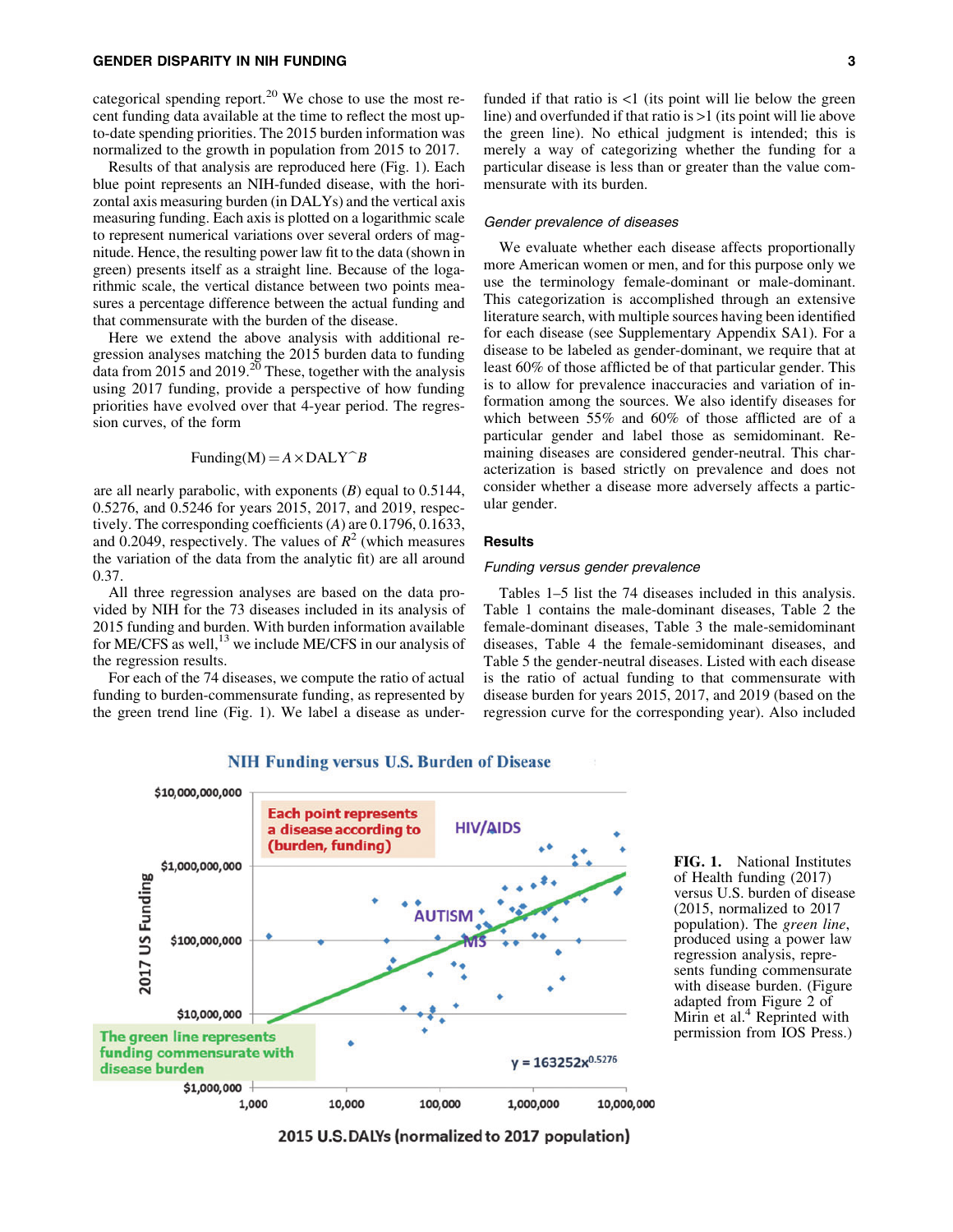| Disease/condition      | Actual/<br>commensurate 2015 | Actual/<br>commensurate 2017 | Actual/<br>commensurate 2019 | 2015<br>DALY(M) | Actual<br>$2019 \; \text{N} \; (M)$ |  |  |
|------------------------|------------------------------|------------------------------|------------------------------|-----------------|-------------------------------------|--|--|
| Liver cancer           | 0.5551                       | 0.5398                       | 0.6284                       | 0.4981          | 127                                 |  |  |
| Prostate cancer        | 1.5895                       | 1.2061                       | 1.0960                       | 0.6909          | 263                                 |  |  |
| ADD                    | 1.1124                       | 1.3955                       | 1.3532                       | 0.0313          | 64                                  |  |  |
| Parkinson's disease    | 1.2212                       | 1.2987                       | 1.4264                       | 0.3079          | 224                                 |  |  |
| Hepatitis-B            | 1.1937                       | 1.1383                       | 1.4852                       | 0.0286          | 67                                  |  |  |
| Autism                 | 1.8424                       | 2.0086                       | 1.9579                       | 0.2754          | 290                                 |  |  |
| Alcoholism             | 2.5827                       | 2.4957                       | 2.2918                       | 0.7054          | 556                                 |  |  |
| Drug abuse (NIDA only) | 2.7479                       | 2.6006                       | 3.2639                       | 2.7643          | 1,621                               |  |  |
| Substance abuse        | 3.7272                       | 3.5237                       | 4.3964                       | 3.4697          | 2,460                               |  |  |
| Hepatitis              | 6.1595                       | 6.8272                       | 6.9055                       | 0.0413          | 378                                 |  |  |
| Tuberculosis           | 9.3359                       | 11.4134                      | 13.1138                      | 0.0198          | 488                                 |  |  |
| <b>HIV/AIDS</b>        | 23.1270                      | 21.3292                      | 17.7953                      | 0.3608          | 3,037                               |  |  |

Table 1. Male-Dominant Diseases, Along with Ratio of Actual to Burden-Commensurate Funding for Years 2015, 2017, and 2019, 2015 Burden (Disability Adjusted Life Year, Millions), and 2019 Funding (\$M)

ADD, attention deficit disorder; DALY, disability adjusted life year; HIV, human immunodeficiency virus; AIDS, acquired immunodeficiency syndrome; NIDA, national institute on drug abuse.

are 2015 burden in DALY (millions) and 2019 funding (millions of dollars, obtained from RCDC funding source). In each table, diseases are ordered according to ratio of actual funding to that commensurate with disease burden for year 2019. A quick glance shows only one underfunded maledominant disease (liver cancer), and more underfunded than overfunded female-dominant diseases. In addition, some of the most underfunded diseases are female-dominant (*e.g.*, ME/CFS, migraine, headaches, anorexia, endometriosis), and some of the most overfunded are male-dominant (*e.g.*, human immunodeficiency virus (HIV)/acquired immunodeficiency syndrome (AIDS), tuberculosis, hepatitis).

A comparison of the macroscopic results from these funding analyses is shown in Table 6. We see, for example, that in 2019, of the underfunded diseases, 14 are femaledominant and only 1 is male-dominant. Of the overfunded diseases, 11 are male-dominant, while only 8 are femaledominant. Altogether, we identify 25 diseases that are

| Table 2. Female-Dominant Diseases. Along with Ratio of Actual to Burden-Commensurate |
|--------------------------------------------------------------------------------------|
| FUNDING FOR YEARS 2015, 2017, AND 2019, 2015 BURDEN (DISABILITY ADJUSTED LIFE        |
| YEAR, MILLIONS), AND 2019 FUNDING (\$M)                                              |

| Disease/condition                                              | Actual/<br>commensurate<br>2015 | Actual/<br>commensurate<br>2017 | Actual/<br>commensurate<br>2019 | 2015<br>DALY(M) | Actual<br>2019 $$ (M)$ |
|----------------------------------------------------------------|---------------------------------|---------------------------------|---------------------------------|-----------------|------------------------|
| <b>ME/CFS</b>                                                  | 0.0323                          | 0.0739                          | 0.0610                          | 0.7244          | 15                     |
| Migraine                                                       | 0.0741                          | 0.0738                          | 0.0777                          | 1.4986          | 28                     |
| Headaches                                                      | 0.0756                          | 0.0852                          | 0.0941                          | 2.0544          | 40                     |
| Anorexia                                                       | 0.1930                          | 0.1822                          | 0.1643                          | 0.0606          | 11                     |
| Endometriosis                                                  | 0.1827                          | 0.1033                          | 0.1836                          | 0.0675          | 13                     |
| Digestive diseases—(gallbladder)                               | 0.1318                          | 0.1859                          | 0.2034                          | 0.0824          | 16                     |
| Fibroid tumors (uterine)                                       | 0.1642                          | 0.1698                          | 0.2154                          | 0.0830          | 17                     |
| Uterine cancer                                                 | 0.5845                          | 0.4710                          | 0.3099                          | 0.1733          | 36                     |
| Eating disorders                                               | 0.3413                          | 0.3279                          | 0.3708                          | 0.1804          | 44                     |
| Rheumatoid arthritis                                           | 0.3371                          | 0.4863                          | 0.4058                          | 0.6460          | 94                     |
| Anxiety disorders                                              | 0.5403                          | 0.5946                          | 0.6037                          | 1.7093          | 233                    |
| Multiple sclerosis                                             | 0.8193                          | 0.8951                          | 0.7372                          | 0.2842          | 111                    |
| Inflammatory bowel disease                                     | 0.8562                          | 0.8237                          | 0.8264                          | 0.4754          | 163                    |
| Cervical cancer                                                | 1.0908                          | 1.1691                          | 0.8940                          | 0.1802          | 106                    |
| Ovarian cancer                                                 | 0.9453                          | 1.1167                          | 1.0237                          | 0.3348          | 168                    |
| Depression                                                     | 0.9963                          | 1.0031                          | 1.0979                          | 3.0889          | 578                    |
| Perinatal-birth—preterm (LBW)                                  | 1.1837                          | 1.4110                          | 1.4978                          | 0.7453          | 374                    |
| <b>Breast Cancer</b>                                           | 2.6891                          | 2.4928                          | 2.1222                          | 1.2983          | 709                    |
| Perinatal period-Conditions Originating<br>in Perinatal period | 2.2553                          | 2.2461                          | 2.3649                          | 1.2792          | 784                    |
| Macular degeneration                                           | 2.4138                          | 2.8098                          | 2.8491                          | 0.0267          | 124                    |
| Mental illness                                                 | 3.6034                          | 3.8317                          | 3.8662                          | 7.7424          | 3,296                  |
| Alzheimer's disease                                            | 1.6002                          | 3.3200                          | 4.5309                          | 2.7403          | 2,240                  |
| Sexually transmitted diseases/herpes                           | 4.9488                          | 6.0226                          | 5.4268                          | 0.0577          | 354                    |

ME, myalgic encephalomyelitis; CFS, chronic fatigue syndrome; LBW, low birth weight.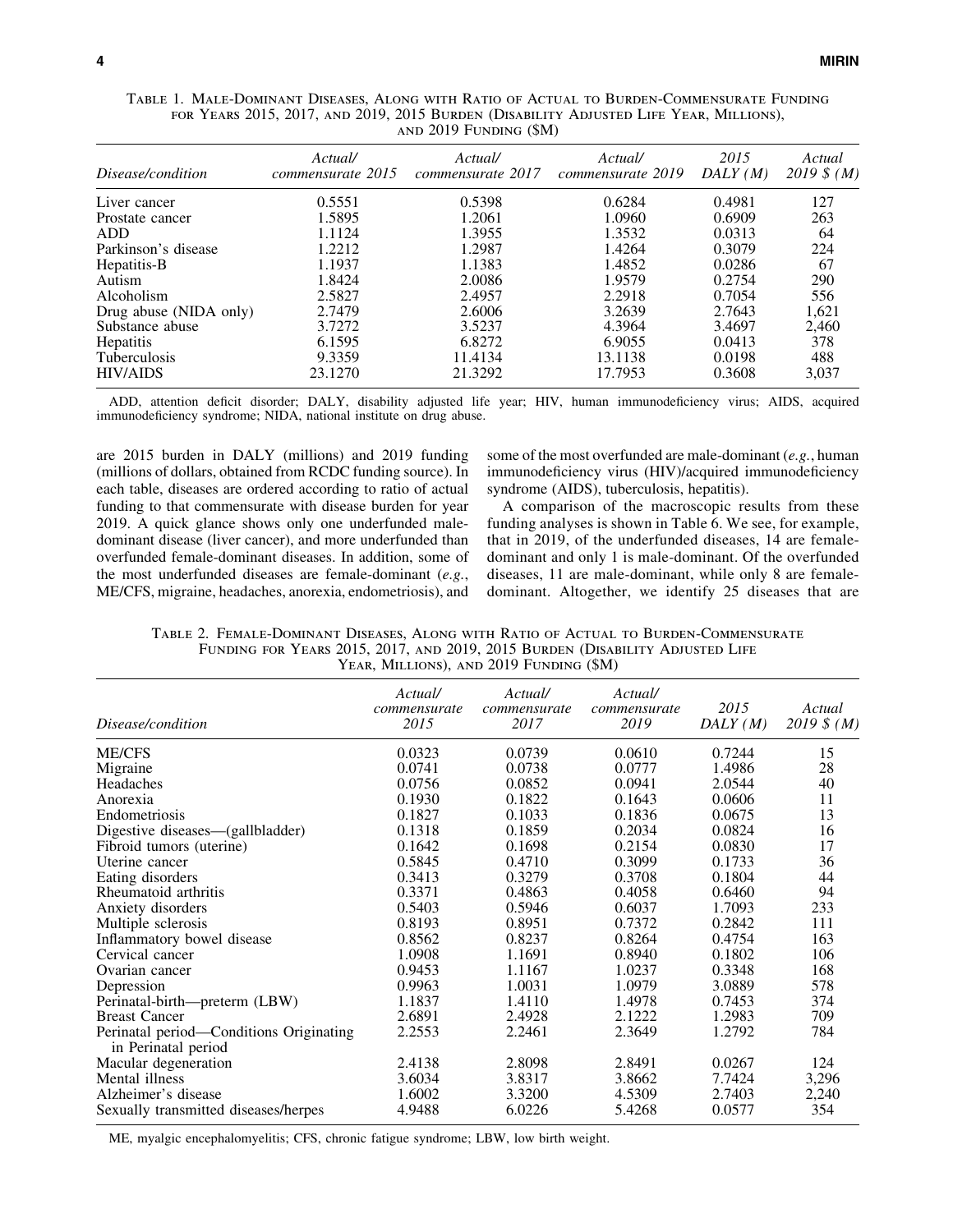| TABLE 3. MALE-SEMIDOMINANT DISEASES, ALONG WITH RATIO OF ACTUAL TO BURDEN-COMMENSURATE |
|----------------------------------------------------------------------------------------|
| FUNDING FOR YEARS 2015, 2017, AND 2019, 2015 BURDEN (DISABILITY ADJUSTED LIFE          |
| YEAR, MILLIONS), AND 2019 FUNDING (\$M)                                                |

| Disease/condition | Actual/<br>commensurate 2015 | Actual/<br>commensurate 2017 | Actual/<br>commensurate 2019 | 2015<br>DALY(M) | Actual<br>2019 $$ (M)$ |
|-------------------|------------------------------|------------------------------|------------------------------|-----------------|------------------------|
| Hodgkin's disease | 0.3808                       | 0.2711                       | 0.2220                       | 0.0403          | 12                     |
| Down syndrome     | 0.4052                       | 0.5560                       | 1.1208                       | 0.0786          | 86                     |
| Brain cancer      | 2.0695                       | 2.1207                       | 1.8911                       | 0.4420          | 359                    |
| Hepatitis C       | 12.5563                      | 14.7877                      | 15.7733                      | 0.0015          | 150                    |

male-favored (either female-dominant and underfunded, or male-dominant and overfunded) and just 9 diseases that are female-favored (either female-dominant and overfunded, or male-dominant and underfunded). That is, 74% of the nongender-neutral diseases favor males, and 26% favor females. This pattern is roughly static across all three budget years.

We next examine the magnitude of the disparity between actual funding and that which is commensurate with burden. We define the funding factor for a disease to be the ratio of the actual funding to burden-commensurate funding if the disease is overfunded, and the ratio of the burden-commensurate funding to the actual funding if the disease is underfunded. Having the funding factor always  $>1$  allows a symmetric quantitative assessment of overfunded and underfunded diseases.<sup>21</sup>

We define the male-favored and female-favored deviations as the average of the funding factors for the male-favored and female-favored diseases, respectively. We find that for 2019, the male-favored and female-favored deviations are 5.19 and 2.82, respectively. Not only are there almost three times as many male-favored diseases as female-favored diseases, but the degree of funding disparity for the male-favored diseases (extent to which male-dominant diseases are overfunded and female-dominant diseases underfunded) is nearly twice as large as that for the female-favored diseases. Looking across all three budget years, we do observe a slightly downward trend in the male-favored deviation (from 5.98 to 5.19) and a slightly upward trend in the female-favored deviation (from 2.40 to 2.82). That is, the deviation of funding of male-favored diseases from burden-commensurate evolves from a factor of nearly 6 to just under 5, and the corresponding evolution for female-favored diseases stays within the two- to threefold range. Neither of these evolutions is significant, although the ratio (which is a measure of gender disparity) does reduce from 2.49 to 1.84 over the 4-year period, a 26% decrease.

#### Extension to all NIH-funded diseases

We now examine whether this subset of 74 diseases, for which both funding and burden data are available, is representative of the full NIH portfolio of nearly 300 diseases when it comes to gender disparity of funding. We perform this evaluation using the 2019 funding data. Recall that of the underfunded diseases, 14 are female-dominant and 1 is maledominant, and of the overfunded diseases, 8 are femaledominant and 11 are male-dominant. If there were no funding bias, then one would expect equal numbers of female- and male-dominated diseases in each category, meaning 7.5 underfunded diseases and 9.5 overfunded diseases with regard to each gender. A chi-square test gives a *p*-value of 0.015, strongly suggesting that our analysis is representative of the nearly 300 diseases contained in NIH's Categorical Spending report.

# Inclusion of semidominant diseases

Including the semidominant diseases (those having between 55% and 60% afflicted of a particular gender) in our analysis of 2019 funding data results in four additional malefavored diseases and three additional female-favored diseases. The fraction of male-favored diseases drops from 74% to 71%. The male-favored and female-favored deviations are 5.17 and 2.73, respectively, and the chi-square test yields a *p*-value of 0.02.

# Discussion

# Summary of results

We have performed an analysis of funding by the NIH to ascertain possible gender disparity in its allocation of funds across diseases. We have restricted this analysis to diseases where both disease burden and funding level are provided and have normalized funding level to disease burden. Focusing on the most recent (2019) funding data: Of the 34 diseases that afflict proportionately more of one gender, 25 are malefavored in that they are either female-dominant and underfunded, or male-dominant and overfunded; the other 9 are female-favored. Furthermore, the disparity between actual funding and burden-commensurate funding is nearly twice as

Table 4. Female-Semidominant Diseases, Along with Ratio of Actual to Burden-Commensurate Funding for Years 2015, 2017, and 2019, 2015 Burden (Disability Adjusted Life Year, Millions), and 2019 Funding (\$M)

| Disease/condition | Actual/commensurate | Actual/commensurate | Actual/commensurate | 2015    | Actual       |
|-------------------|---------------------|---------------------|---------------------|---------|--------------|
|                   | 2015                | 2017                | 2019                | DALY(M) | 2019 $$ (M)$ |
| Arthritis         | 0.8513              | 0.8657              | 0.7998              | 1.3058  | 268          |
| Asthma            | 1.4454              | 1.3427              | 1.2140              | 0.7923  | 313          |
| Kidney disease    | 1.9815              | 1.8799              | 1.7063              | 1.6624  | 649          |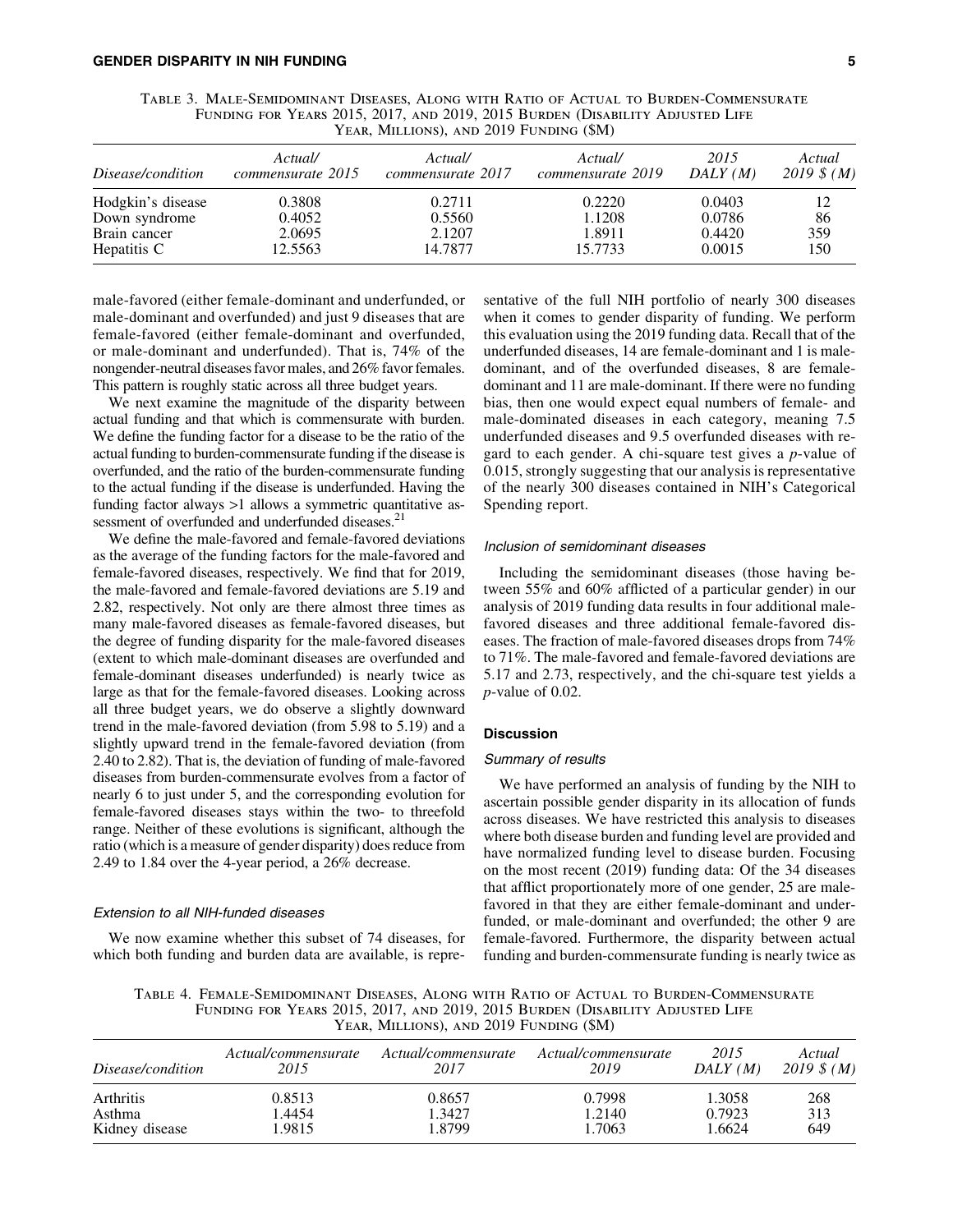Table 5. Gender-Neutral Diseases, Along with Ratio of Actual to Burden-Commensurate Funding for Years 2015, 2017, and 2019, 2015 Burden (Disability Adjusted Life Year, Millions), and 2019 Funding (\$M)

| Disease/condition                        | Actual/<br>commensurate<br>2015 | Actual/<br>commensurate<br>2017 | Actual/<br>commensurate<br>2019 | 2015<br>DALY(M) | Actual<br>2019 $$ (M)$ |
|------------------------------------------|---------------------------------|---------------------------------|---------------------------------|-----------------|------------------------|
| Psoriasis                                | 0.0978                          | 0.1093                          | 0.0848                          | 0.4369          | 16                     |
| Digestive diseases —(peptic ulcer)       | 0.2341                          | 0.1097                          | 0.0901                          | 0.1039          | 8                      |
| Sudden infant death syndrome             | 0.2082                          | 0.1486                          | 0.1033                          | 0.1467          | 11                     |
| Hepatitis-A                              | 0.1868                          | 0.1804                          | 0.1104                          | 0.0109          | 3                      |
| Otitis media                             | 0.2529                          | 0.1428                          | 0.1692                          | 0.0788          | 13                     |
| Chronic obstructive pulmonary disease    | 0.2502                          | 0.2313                          | 0.2149                          | 3.0311          | 112                    |
| Suicide                                  | 0.1536                          | 0.2050                          | 0.2921                          | 1.8344          | 117                    |
| Pneumonia                                | 0.4561                          | 0.4212                          | 0.4463                          | 1.2474          | 146                    |
| Methamphetamine                          | 0.7297                          | 0.5640                          | 0.4539                          | 0.1392          | 47                     |
| Violence research                        | 0.4823                          | 0.4715                          | 0.4779                          | 1.0242          | 141                    |
| Heart disease—coronary heart disease     | 0.6764                          | 0.6243                          | 0.4924                          | 7.7854          | 421                    |
| Prescription drug abuse                  | 0.1595                          | 0.2070                          | 0.5540                          | 1.8522          | 223                    |
| Lung cancer                              | 0.8322                          | 0.7511                          | 0.7419                          | 3.5315          | 419                    |
| <b>Stroke</b>                            | 0.8676                          | 0.8977                          | 0.7866                          | 2.2418          | 350                    |
| Colorectal cancer                        | 1.1605                          | 0.9181                          | 0.8273                          | 1.4603          | 294                    |
| Pancreatic cancer                        | 0.8920                          | 0.9310                          | 0.8464                          | 0.7975          | 219                    |
| Schizophrenia                            | 1.0781                          | 0.9886                          | 0.8846                          | 1.0394          | 263                    |
| Chronic liver disease and cirrhosis      | 1.0936                          | 0.9562                          | 0.9747                          | 1.4976          | 351                    |
| Injury (total) Accidents/adverse effects | 0.6129                          | 0.6742                          | 1.0143                          | 8.3031          | 897                    |
| Hypertension                             | 1.1736                          | 1.1783                          | 1.1013                          | 0.6995          | 266                    |
| Lymphoma                                 | 1.6175                          | 1.4602                          | 1.1236                          | 0.5891          | 248                    |
| Epilepsy                                 | 1.2603                          | 1.3027                          | 1.3094                          | 0.2595          | 188                    |
| Heart disease                            | 1.6477                          | 1.5762                          | 1.3825                          | 11.3879         | 1,443                  |
| Sickle cell disease                      | 1.1581                          | 1.5801                          | 1.6540                          | 0.0935          | 139                    |
| <b>Diabetes</b>                          | 2.2766                          | 2.2318                          | 1.8376                          | 3.9393          | 1,099                  |
| Dental/oral and craniofacial disease     | 2.2468                          | 2.2434                          | 2.1014                          | 1.0024          | 613                    |
| Lung                                     | 2.3810                          | 2.2332                          | 2.1050                          | 9.0354          | 1,946                  |
| Urologic diseases                        | 3.4661                          | 3.1112                          | 2.7209                          | 0.4913          | 546                    |
| Cancer                                   | 6.4356                          | 6.2785                          | 5.7034                          | 13.5445         | 6,520                  |
| Nutrition                                | 6.4787                          | 6.3802                          | 5.9665                          | 1.2219          | 1,931                  |
| Digestive diseases                       | 6.2600                          | 6.3292                          | 6.0517                          | 1.4896          | 2,173                  |
| Infertility                              | 4.8846                          | 6.2189                          | 8.1295                          | 0.0053          | 151                    |

large for the male-favored diseases compared with the female-favored diseases. The small *p*-value of 0.015 suggests that these conclusions extend to the full NIH portfolio of diseases. Over the 2015–2019 time span, the number of malefavored and female-favored diseases remains relatively

Table 6. Comparison of 2015, 2017, and 2019 Funding Analyses

|                                                    | 2015<br><b>Budget</b><br>data | 2017<br><b>Budget</b><br>data | 2019<br><b>Budget</b><br>data |
|----------------------------------------------------|-------------------------------|-------------------------------|-------------------------------|
| Female-dominant, underfunded                       | 14                            | 13                            | 14                            |
| Male-dominant, overfunded                          | 11                            | 11                            | 11                            |
| Male-favored                                       | 25                            | 24                            | 25                            |
| Deviation (male-favored)                           | 5.98                          | 5.49                          | 5.19                          |
| Female-dominant, overfunded                        | 8                             | 9                             | 8                             |
| Male-dominant, underfunded                         |                               |                               | 1                             |
| Female-favored                                     | 9                             | 10                            | 9                             |
| Deviation (female-favored)                         | 2.40                          | 2.63                          | 2.82                          |
| Percentage of favored<br>diseases that favor males | 73.5                          | 70.6                          | 73.5                          |
| Deviation ratio (male to female)                   | 2.49                          |                               | 1.84                          |

Deviation measures the extent to which funding differs (multiplicatively) from that which is burden-commensurate.

constant, with between 70% and 75% male-favored, although we do observe a downward trend in the ratio of the malefavored deviation to the female-favored deviation.

## Limitations

Our effort to assess the gender prevalence of diseases was based on journal articles, government websites, medical website, university websites, newspaper articles, and other miscellaneous sources, in some cases going back more than a decade. In some cases, we initially encountered inconsistencies, and we expanded our literature search to include additional published sources to resolve these inconsistencies. We did not take into account the fact that women comprise 51% of the U.S. population and men 49%. For example, if a source cited 60% prevalence for men and 40% for women, we treated it the same as if the source had said that 60% of those afflicted were men.

As a countermeasure to inaccurate assessment of gender prevalence, we required that at least 60% of the people afflicted be of a particular gender for that disease to be labeled as gender-dominant. For a disease to be considered over- or underfunded, we required that its actual funding differs from that which is commensurate with its burden by at least 3% (this affected only one disease in each of the analyses).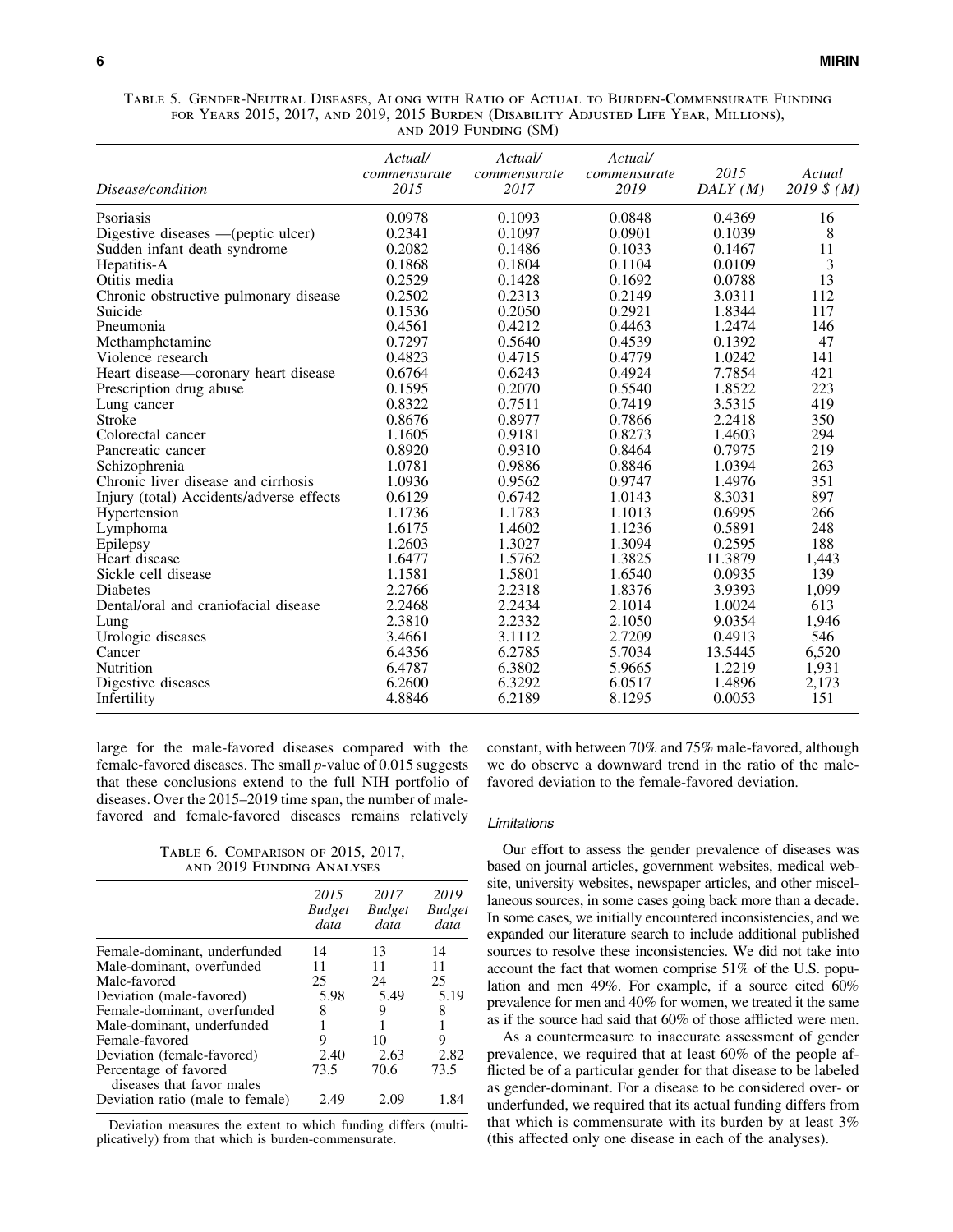Our criterion for designating a disease gender-dominant was based strictly on the prevalence of each gender afflicted. We did not consider whether a disease more adversely affects a particular gender. For example, we did not attempt to compare disease burden between the genders nor take into account socioeconomic issues. We are not aware whether such information can be mined from the global burden of disease study on which our burden data are based. We expect this would have only a minor effect on the results.

This study utilized the most recent U.S. burden data (2015) made available by the NIH at the time of this writing. There was hence a temporal mismatch when analyzing 2017 and 2019 funding in the context of 2015 burden. However, such information could be used to infer whether NIH was adjusting its funding priorities based on the available burden information.

# Disease burden as a funding criterion and NIH funding priorities

NIH has pointed out that in addition to disease burden, its funding decisions consider scientific merit, scientific opportunity, portfolio balance, and budgetary considerations.<sup>22</sup> One would expect that disease burden would weigh heavily among these factors to ensure that the most burdensome diseases receive an equitable share of funding. A study by Gillum et al.<sup>23</sup> of 2006 NIH funding did find a correlation between funding and disease burden, but with DALY accounting for only onethird of the funding level variation (not markedly different from the results of the study reported herein). In the 2015 testimony before the Senate Appropriations Committee, Francis Collins, Director of NIH, stated: ''Generally we look at the public health burden and it is a very-well-established way to do that. We also look at scientific opportunity because it's not going to be successful to throw money at a problem if nobody has an idea about what to do about it. We look at what our peer review process is telling us about the excellence of the science."<sup>24</sup> Some might argue that there is always something to be learned about a disease—that if indeed very little is known, one could explore a variety of avenues to generate hypotheses that can then be tested; this would seem relevant particularly for diseases that are highly burdensome.

Dr. Collins made mention of the excellence of the science. With few exceptions, research proposals to work on a particular disease are weighed against proposals relating to other diseases, with an evaluation done based on scientific merit (see [https://grants.nih.gov/grants/grants\\_process.htm\)](https://grants.nih.gov/grants/grants_process.htm). Proposals involving diseases that are more well-known have the advantage of the familiarity of the review panel, making it more challenging for proposals involving diseases whose knowledge base is less mature. Except for stipulations pertaining to specific revenue streams, for example, Congressional mandates, it is up to the NIH to implement procedures to guide investment according to disease.

The lack of disease prioritization was addressed in the 2015 Senate testimony of Francis Collins, in which the support for Alzheimer's was compared with that of HIV/AIDS.<sup>24</sup> Dr. Collins pointed out that each of the 27 institutes and centers had its own strategic plan, but they had not been synthesized into an overarching document to guide priority decisions. Senator Moran stated his expectation that NIH would make the best decisions possible regarding how funding is allocated so that the Congress would not have to step in to provide direction. This resulted in the formulation of an NIH-wide strategic plan covering FY2016–2020.<sup>25</sup> That plan called for disease burden as an important but not sole factor for setting funding priorities. As this is a high-level plan, it is difficult to tell how NIH's method of portfolio evaluation and guidance has evolved, and whether an improved procedure has been put in place to prioritize funding according to disease.

The approach of evaluating proposals based on scientific merit and hoping that the resulting portfolio somewhat reflects disease burden can only lead to fruition by coincidence. One idea is for NIH to use the RCDC and burden data to perform a funding versus burden analysis to identify shortfalls and excesses and evaluate the rationale for these discrepancies. This information could then be used to guide the funding process for coming years.

The same can be said when it comes to addressing gender disparity in funding. An important first step is for NIH to acknowledge that a problem does exist before they can seek to ameliorate it. NIH could invoke a methodology of its choosing (such as that contained herein) to analyze correlations between funding and affected gender. NIH could then set aside funding oriented toward underfunded diseases that affect primarily women. Another approach, although more complicated, would be to award bonus points to proposals in designated gender-disparity-reducing areas.

## The role of stigma

A factor not brought out by Dr. Collins is that of stigma. In an article by Johnson<sup>26</sup> discussing NIH funding priorities, Claiborne Johnston, Dean of the Dell Medical School in Austin, Texas, in discussing chronic obstructive pulmonary disease (often caused by smoking) and liver disease (often caused by drinking) states: ''we tend to underfund things where we blame the victim." A number of diseases that are more common in women fall into this category. As pointed out by Dusenbery,  $5(p223)$  endometriosis, one of the most underfunded female-dominant diseases, was stereotyped as being brought on by women's life choices. We pointed out earlier that ME/CFS, also one of the most underfunded female-dominant diseases, was incorrectly deemed psychogenic and stigmatized for decades. In the case of multiple sclerosis, which affects predominately women, it took until the twentieth century to not be viewed as caused by hysteria<sup>5(p141)</sup>; even now, its funding level is less than that commensurate with its disease burden.

#### **Conclusions**

We have demonstrated that NIH applies a disproportionate share of its resources to diseases that affect primarily men, at the expense of those that affect primarily women. Furthermore, we see at best marginal improvement in this trend over the 2015–2019 period.

One of the stated goals of NIH is ''to exemplify and promote the highest level of scientific integrity, public accountability, and social responsibility in the conduct of science'' (see [https://nih.gov/about-nih/what-we-do/mission](https://nih.gov/about-nih/what-we-do/mission-goals)[goals\)](https://nih.gov/about-nih/what-we-do/mission-goals). When it comes to social responsibility, at least insofar as the consideration of women in its disease portfolio, NIH appears to be falling short. We hope that the analysis presented here motivates NIH to take steps to eliminate gender disparity in its funding priorities.